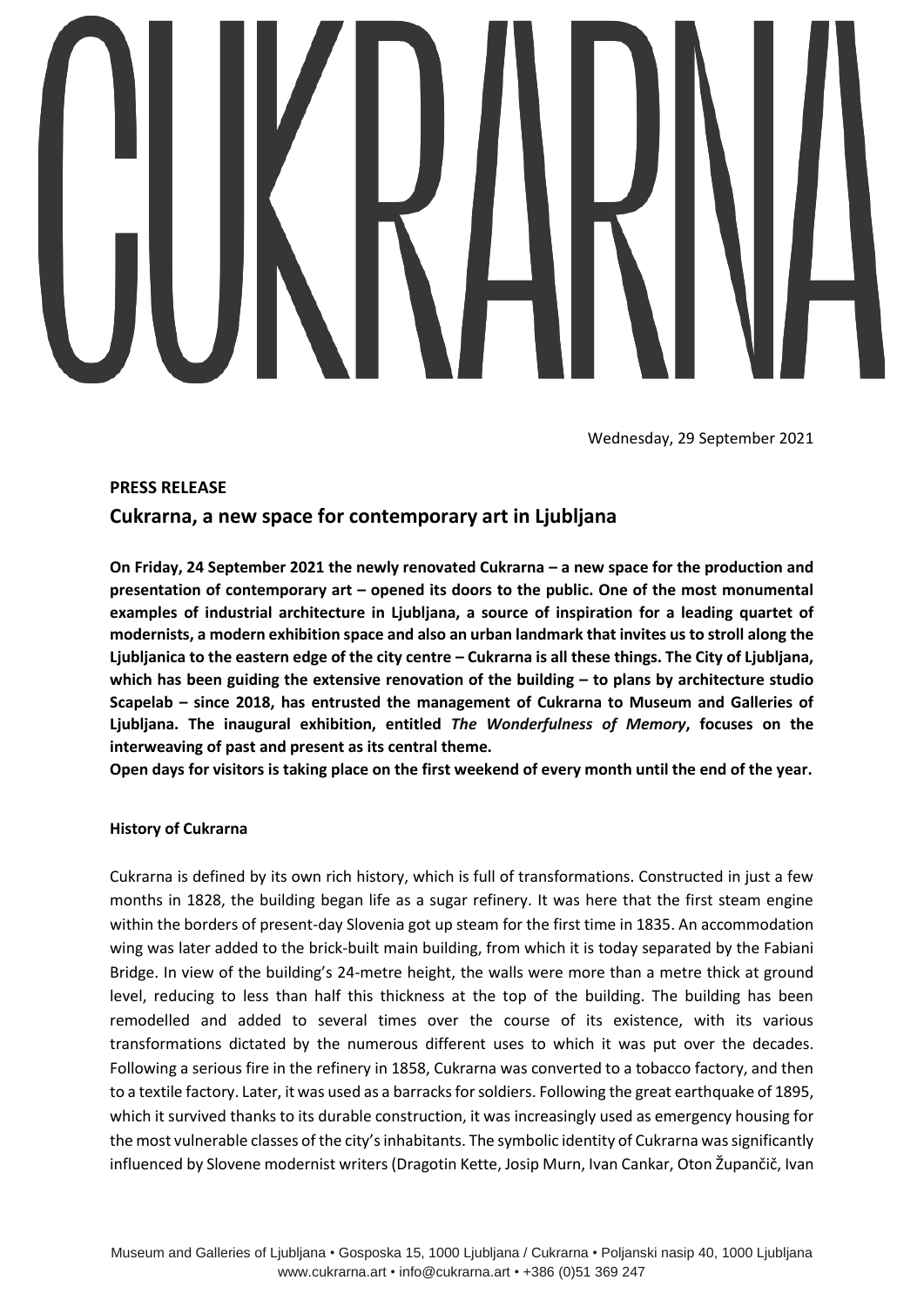Prijatelj, Cvetko Goljar, Radivoj Petruška, among others), whose works contain frequent references to the state of the building. The building had in fact been slowly deteriorating ever since the second half of the nineteenth century, and although individual parts of it had been repaired from time to time, most of Ljubljana's largest building (in terms of volume) had essentially been left to decay.

# **Scapelab's architectural design**

The project by Marko Studen, Boris Matić and Jernej Šipoš of architecture studio Scapelab was based on the history of Cukrarna, the planned new content and future orientation of the building, and the poor state of the existing structure.

"Analysis of the state of materials before the start of the renovation showed that the walls were on the point of falling down. Together with the City of Ljubljana and the Institute for the Protection of Cultural Heritage, we saved Cukrarna at the last minute. Had we not done so, it would have suffered the same fate as the Kolizej complex in Ljubljana or the former Rakusch Mill in Celje."

An essential part of the renovation was structural rehabilitation that reinforced the dilapidated existing structure to the point that it meets modern standards and at the same time gave the building a wholly independent new inner structure. The exterior of this former factory with its 366 windows has protected monument status and represented the part of the structure which the architects wished to preserve, since this was essential for maintaining the identity of Cukrarna. For this reason the external walls were supported during the renovation phase by a protective steel structure, after which the original brick structure was consolidated by the injection of concrete at specific points. The supporting structure from the construction phase has fulfilled its function and today the entire building rests on new composite concrete walls in the interior, supported by concrete piles sunk to a depth of 20 metres. The composite wall is topped by a concrete cornice on which a steel roof structure is hung, replacing the previous completely derelict roof. The modern intervention in the emptied-out interior space of the building sees two gallery volumes suspended from the new concrete structure, which means that they place no load whatsoever on the original brick envelope. A total of 500 concrete mixer truckloads and 862 tons of steel were used in the construction process. The new supporting structure rests on the "bathtub" walls around the newly excavated basement level, the excavation of which was an extremely time-consuming process because of the vulnerable state of the existing walls. A total of 3,000 truckloads of material was removed from the site over the course of more than a year – the time it took to complete the excavation.

The main entrance to the building is from the river side. The forecourt in front of the entrance connects the cycle and pedestrian path running along the Poljanski Nasip embankment. The ground floor is the only part of the building lit by natural daylight; the regulation of light, ventilation, temperature and humidity is envisaged for both gallery volumes. The two floating cubes are clad in perforated sheet metal, which serves an aesthetic purpose by giving a uniform appearance to the exteriors of the new spatial interventions while at the same time meeting functional requirements: concealed under it is acoustic insulation that absorbs echoes in the spacious gallery, along with elements of mechanical installations. The new basement contains a multipurpose auditorium, cloakrooms, visitors' toilets, a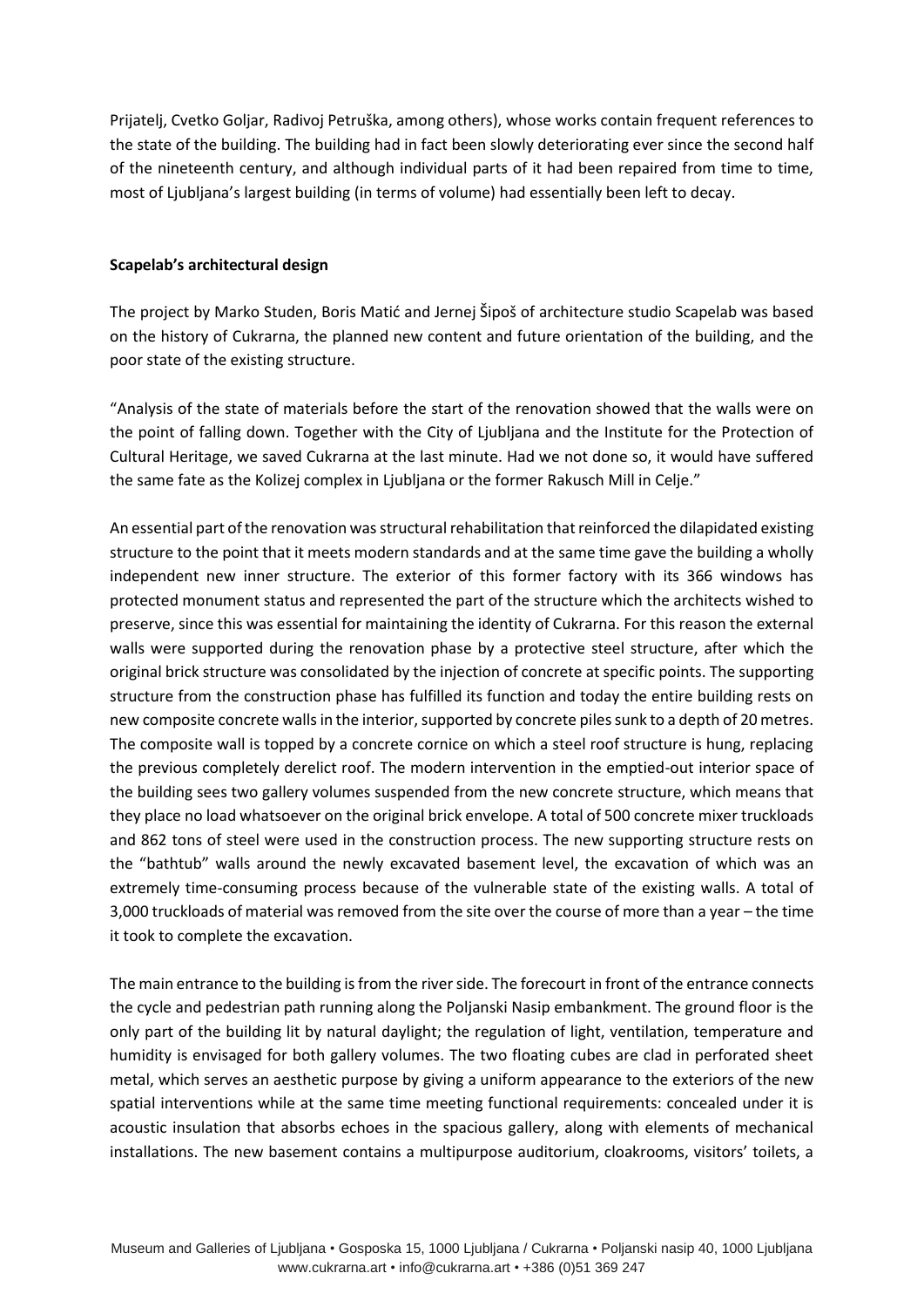heating plant and a workshop. On the ground floor there is a bar, which the architects have clad in black, in contrast to the gallery, while one of the walls reveals the original brick structure.

"We are really satisfied with how the historical and the modern exist simultaneously in the new Cukrarna. They are defined by the gap between the internal volumes and the building envelope, a gap that is of the correct dimensions and the correct ratio. The visitor unconsciously gets the sense that something brand-new has found a space in something extremely old. Just as contemporary art will." (Marko Studen, Boris Matić, Jernej Šipoš)

# **Contribution to the revitalisation of the urban space**

The reconstruction of Cukrarna took place in the context of the Cukrarna Gallery Development Project, which was jointly funded by the City of Ljubljana, the European Regional Development Fund and the Republic of Slovenia. The project was implemented using the integrated territorial investments mechanism, aimed at eliminating degradation and revitalising the urban space. The City of Ljubljana used the full amount of EU funding allocated to the project, a total of 13.5 million euros.

By reconstructing the existing building and regulating the area around it, the City of Ljubljana has improved the urban environment and further revitalised the wider city centre area. It has also removed a physical obstruction that impeded mobility along this part of the Ljubljanica embankment, thereby preventing the optimal connection between the city centre and the urbanised areas in the east of the city. The social aspect of the use of the space has also been improved, since following completion of the project the area has become, thanks to its new content and arrangement, a dynamic and vibrantly social space with a rich programme that is also safer and friendlier and will encourage multiple visits both by residents of the city and visitors to Ljubljana.

Guidelines for the preparation of background documents for a public competition covering regulation of the entire area of the Cukrarna complex were drawn up by the Institute for the Protection of Cultural Heritage of Slovenia in 2009. Reconstruction of the building included the arrangement of its surroundings for the purpose of revitalising the wider city centre area. Above all, the aim was to preserve the building's shell and in this way conserve the memory of the building throughout the entire period of its existence and use.

## *The Wonderfulness of Memory* **or the inexhaustible power of art**

The context of the location of the former sugar refinery and its history offered Cukrarna's artistic director and exhibition curator Alenka Gregorič a conceptual framework for the exhibition *The Wonderfulness of Memory*, which focuses on the interweaving of past and present as its central theme. The works in the exhibition look at the question of memory as a collective and individual experience or as a matter of feeling and rationalisation, where the curator juxtaposes notes, written records, archives, narratives and found objects. We can thus understand the works as a homage to stories that have been wrested from oblivion and are at the same time interwoven with the memories written into the fabric of Cukrarna as a building.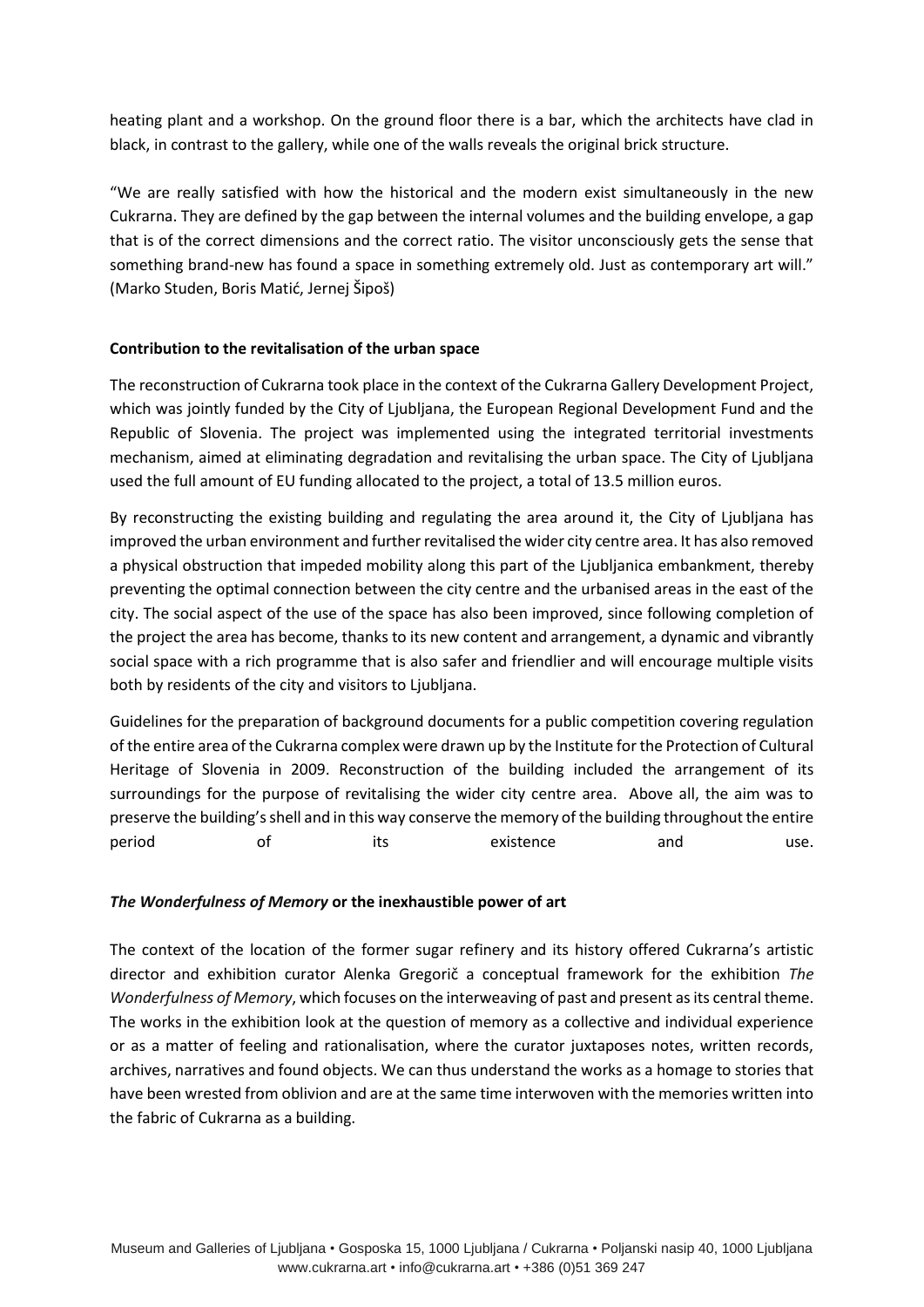In view of the largely sombre stories about Cukrarna that have taken root in our collective memory, the curator's decision regarding the conception of the exhibition has gone in the direction of shifting perspective and looking for ways to connect the building's past with contemporary artistic production, while investigating the positive and creative aspects of the work of a quartet of modernists who introduced new ideas, new themes and new expressions to Slovenia's cultural space. The exhibition title *The Wonderfulness of Memory* derives from a reflection contained in a letter from Dragotin Kette to Ivan Cankar: "And I also laughed at your credulity, how you so love to believe the wonderfulness that spill from the mouths of my friends, wonderfulness that only become wonderful because of their wonderful memory." The narrative that emerges from a reading of the letters that make up the correspondence between the two writers is one of a transition from past to present, since it turns out – as is so often the case – that the writers of the Slovene modernist movement were plagued by similar problems to those facing artists today: they were misunderstood and disrespected – yet their faith in the power of art never waned and they persevered steadfastly in their mission.

Fifteen contemporary artists present their works at the international group exhibition *The Wonderfulness of Memory*: Rosa Barba, Sophie Calle, Janet Cardiff, Jimmie Durham, Vadim Fishkin, Teresa Margolles, Ernesto Neto, Adrian Paci, Lia Perjovschi, Marjetica Potrč, Tobias Putrih, Miha Štrukelj, Aleksandra Vajd/Anetta Mona Chisa and Samson Young.

The human need to preserve different types of audio and visual recordings can be identified as one of the narrative threads of Rosa Barba's 35mm film *From Source to Poem*. Through it she encourages us to think about the value of remembering, about the need to keep records for future generations. Personal experience and the painful memory of unexpected loss are the central threads of *Exquisite Pain* by Sophie Calle, a subtle translator of personal testimonies into the language of art, above all through the power of words and photography. Vadim Fishkin's work *Dark Times* reminds us, through the ticking of clocks, that every part of our life is just one of the sounds in the march to the end, just one of the sounds that inexorably count down the minutes from the first moment to the last, from Big Bang to black hole. The eternal evanescence of the moment is something we can trace in the video work *Sonata for Smoke* by Samson Young, which draws our attention to the usually invisible instruments with which video and film are created. The capitalisation of time – its optimal use and minimal loss in the working day – is the theme of *The Column* by Adrian Paci. With *The Forty Part Motet*, a reworking of the motet *Spem in alium* by the sixteenth-century English composer Thomas Tallis, as sung by Salisbury Cathedral Choir, artist Janet Cardiff investigates memory and the reception code of the audience. Miha Štrukelj offers an account of the creation of the concrete building that contains his works through a series of compositions that at first glance seem abstract, one of which he has created *in situ*, on a concrete wall in the Cukrarna basement. By reading miscellaneous professional literature and works of fiction, watching films, listening to music and examining other documents of cultural value from the past, Lia Perjovschi creates "cosmic spheres" from which ideas and comments, sentences and statements, information and facts emerge like sunbeams.

The interpretation of ideas and formal and architectural solutions from recent history is one of the key elements of the artistic practice of Tobias Putrih, who, after careful analysis and interpretation of designs by the Italian industrial designer Enzo Mari, created his own designs for furniture for the Cukrarna library, a project he calls *Walkingstick*. Aleksandra Vajd and Anetta Mona Chisa's interventions in the space introduce an ambivalence of appearance to its dramaturgy that draws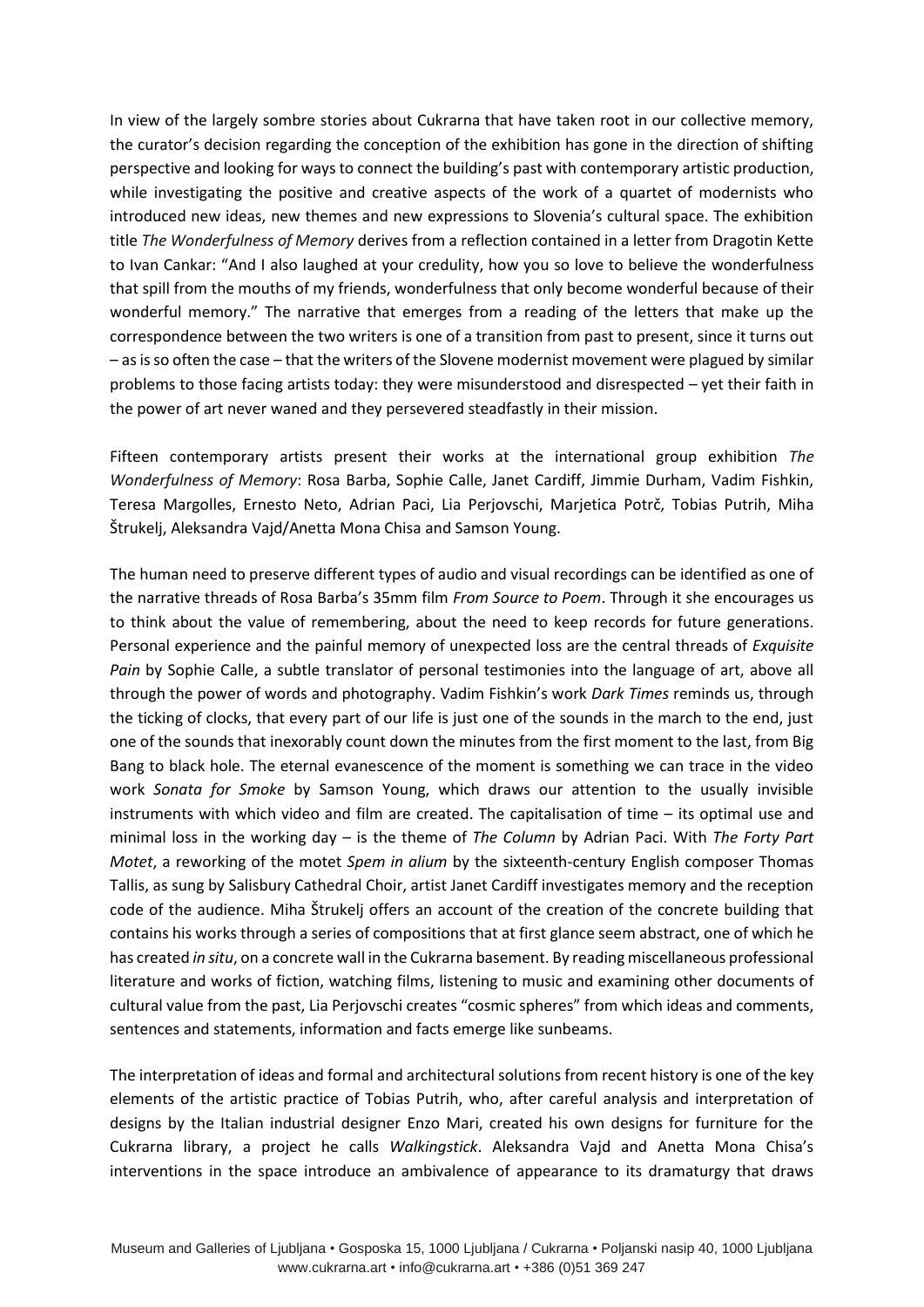attention to the possibility of alternative views and readings. In *Recados Póstumos*, Teresa Margolles places fragments of suicide notes on the marquees of abandoned cinemas as though they were movie titles. Jimmie Durham shows us, with his assemblages *Joe Hill Painting 1* and *Joe Hill Painting 2*, that life is not a retreat from art and art is not a retreat from life. The works are props from his film *The Pursuit of Happiness* (2003) and, at the same time, witnesses to the search for harmony and compositional coexistence among ephemeral and discarded materials. Marjetica Potrč is represented at the exhibition by *The House of Social Agreement* and the series *Earth Drawings* and *Drop City and Das Archipel*. Using the tools of anthropology and sociology in conjunction with art and architecture, the artist reveals the importance of coexistence and the search for sustainably oriented modes of responsible human management of nature. Ernesto Neto's work *Life is a River*, created for the first Kochi-Muziris Biennale in 2012, can be seen as a reflection of the artist's desire to link his own creative practice to Indian culture.

The exhibition is complemented by a catalogue, the design of which followed the principle of cooperation and the inclusion of a range of collaborators. Catalogue editor Alenka Gregorič consulted each of the artists on possible versions of a text on the work presented at the exhibition. The basic proposals were that the artists themselves would propose a writer to write a new text on the work, that she would propose a writer, or that the artist would contribute the text themselves. The diversity of the material submitted dictated the dramaturgy, design and art editing of the exhibition catalogue, with the result that it has become both a document of the exhibited works and a book of different contributions, different formats and different authors. The catalogue contains texts by Corina Apostol, David Crowley, Oscar Gardea, Alenka Gregorič, Birte Kleine-Benne, Sarah Messerschmidt, Alva Noë, Barbara Predan and Vladimir Vidmar, an interview with Ernesto Neto, diary entries from Samson Young, a poem by Petr Borkovec and texts by the artists Rosa Barba, Jimmie Durham and Marjetica Potrč.

#### **Cukrarna in numbers**

366 windows 5679 m<sup>2</sup> total surface area 1828 year of construction 1858 sugar refinery ceases operation following a fire 2018 start of renovation 23.2 million euros (including VAT) – value of project 4 galleries and 1 multipurpose space 10,000 circles cut in the metal cladding of the galleries 15 artists taking part in the first exhibition

#### **Visitor information**

OPENING HOURS Tuesday to Sunday from 10.00 a.m. to 7.00 p.m. ADMISSION Adults: €6 Students, pensioners, disabled visitors: €4 Family ticket: €14 Free admission: children up to the age of 7, ICOM, SMD, PRESS

## **Visit us free of charge on the first weekend of every month:**

- 1, 2 and 3 October 2021 from 10.00 a.m. to 7.00 p.m.
- 5, 6 and 7 November 2021 from 10.00 a.m. to 7.00 p.m.
- 3, 4 and 5 December 2021 from 10.00 a.m. to 7.00 p.m.